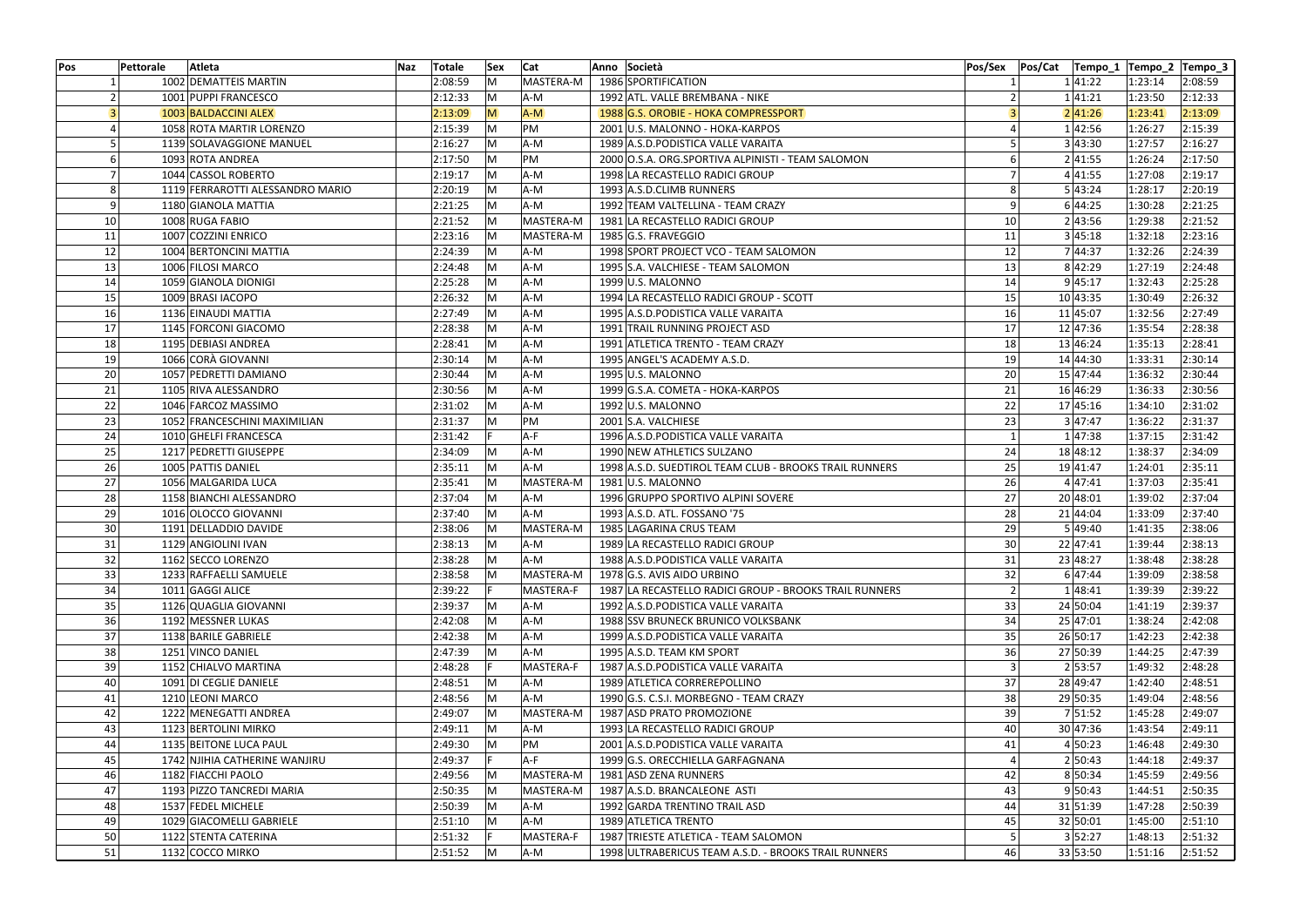| 52 <sub>1</sub> | 1146 PEROTTI ADRIANO       | 2:51:56 | IM. | MASTERB-M | 1959 A.S.D. PODISTICA VALLE VARAITA                     | 47              | 1 52:27    | 1:47:19 | 2:51:56 |
|-----------------|----------------------------|---------|-----|-----------|---------------------------------------------------------|-----------------|------------|---------|---------|
| 53              | 1026 MENEGHELLO FRANCESCO  | 2:52:17 | M   | A-M       | 1992 ATLETICA TRENTO                                    | 48              | 34 50:19   | 1:42:57 | 2:52:17 |
| 54              | 1040 IOZZIA IVANA          | 2:52:44 |     | MASTERA-F | 1973 CALCESTRUZZI CORRADINI EXCELS.                     |                 | 4 51:10    | 1:46:51 | 2:52:44 |
| 55              | 1014 TONIOLO SOFIA         | 2:53:40 |     | A-F       | 1997 ANGEL'S ACADEMY A.S.D.                             |                 | 3 55:41    | 1:53:58 | 2:53:40 |
| 56              | 1199 ZANNI JURI            | 2:53:51 | M   | MASTERA-M | 1986 A.S. ATLETICA VIRTUS LUCCA                         | 49              | 10 52:29   | 1:47:45 | 2:53:51 |
| 57              | 1095 ALMONDO ELISA         | 2:57:05 |     | MASTERA-F | 1977 A.S.D.DRAGONERO                                    | 8               | 5 55:16    | 1:52:05 | 2:57:05 |
| 58              | 1020 CRIPPA FILIPPO        | 2:57:16 | M   | A-M       | 1994 CARVICO SKYRUNNING                                 | 50              | 35 56:33   | 1:55:08 | 2:57:16 |
| 59              | 1115 BARETTO IRIS          | 2:57:21 |     | $A-F$     | 1998 ATLETICA SALUZZO - DYNAFIT                         | q               | 4 52:28    | 1:49:23 | 2:57:21 |
| 60              | 1124 PRESA FEDERICO        | 2:57:46 | M   | A-M       | 1998 ATL. VICENTINA - TEAM SALOMON                      | 51              | 36 50:29   | 1:46:33 | 2:57:46 |
| 61              | 1150 TOSETTI DAVIDE        | 3:00:00 | M   | MASTERB-M | 1969 G.S. FULGOR PRATO SESIA                            | 52              | 2 51:15    | 1:49:08 | 3:00:00 |
| 62              | 1017 VIVIANI GRAZIANO      | 3:00:58 | M   | MASTERA-M | 1976 SPIRITO TRAIL ASD - ASV PRETTAU                    | 53              | 11 52:34   | 1:48:05 | 3:00:58 |
| 63              | 1015 DE GUELMI MARCO       | 3:01:21 | lM. | MASTERA-M | 1986 SSD TREMALZO                                       | 54              | 12 52:54   | 1:53:13 | 3:01:21 |
| 64              | 1063 COLOMBO NICOLO'       | 3:03:38 | M   | MASTERA-M | 1986 RUNAWAY MILANO A.S.D.                              | 55              | 13 54:24   | 1:52:49 | 3:03:38 |
| 65              | 1031 MENGARDA VINCENZO     | 3:04:20 | M   | MASTERA-M | 1977 ATLETICA TRENTO                                    | 56              | 14 55:11   | 1:54:23 | 3:04:20 |
| 66              | 1203 GIORGI MATTEO         | 3:04:57 | lM. | MASTERA-M | 1986 NEW ATHLETICS SULZANO                              | 57              | 15 53:45   | 1:51:53 | 3:04:57 |
| 67              | 1174 BREZZI DANIELE        | 3:05:33 | M   | MASTERA-M | 1984 TRAIL RUNNING PROJECT ASD                          | 58              | 16 52:39   | 1:51:10 | 3:05:33 |
| 68              | 1070 DEBERTOLIS ALESSANDRO | 3:06:06 | M   | A-M       | 1991 ALPAGO TORNADO RUN                                 | 59              | 37 56:41   | 1:55:01 | 3:06:06 |
| 69              | 1050 RENNER PATRICK        | 3:06:27 | M   | A-M       | 1990 A-LC KALTERN                                       | 60              | 38 59:13   | 1:56:49 | 3:06:27 |
| 70              | 1131 TAMPINI SIMONE        | 3:06:48 | M   | A-M       | 1995 LA RECASTELLO RADICI GROUP                         | 61              | 39 53:39   | 1:53:25 | 3:06:48 |
| 71              | 1121 NICOLA FRANCESCO      | 3:07:40 | M   | A-M       | 1996 A.S.D.CLIMB RUNNERS                                | 62              | 40 54:33   | 2:00:13 | 3:07:40 |
| 72              | 1120 DE GIULI MARGHERITA   | 3:07:41 |     | $A-F$     | 1997 A.S.D.CLIMB RUNNERS                                | 10 <sup>1</sup> | 5 59:08    | 2:00:13 | 3:07:41 |
| 73              | 1021 CICCI LINO            | 3:07:46 | M   | MASTERC-M | 1957 ATL. PARATICO                                      | 63              | 156:23     | 1:56:47 | 3:07:46 |
| 74              | 1255 ZUFFELLATO JACOPO     | 3:08:46 | M   | A-M       | 1991 ULTRABERICUS TEAM A.S.D.                           | 64              | 41 56:06   | 1:57:16 | 3:08:46 |
| 75              | 1739 MARCOLINI MANUELA     | 3:09:11 |     | MASTERA-F | 1982 G.S. ORECCHIELLA GARFAGNANA                        | 11              | 6 56:19    | 1:56:42 | 3:09:11 |
| 76              | 1225 FOLCHINI ALBERTO      | 3:11:29 | M   | MASTERA-M | 1984 GARDA RUNNING A.S.D. - FORNERIA FOLCHINI           | 65              | 17 54:29   | 1:56:33 | 3:11:29 |
| 77              | 1242 KOEHL WOLFGANG        | 3:11:46 | M   | A-M       | 1994 ASV DEUTSCHNOFEN                                   | 66              | 42 58:18   | 2:03:07 | 3:11:46 |
| 78              | 1077 MUNARETTO GIANNI      | 3:13:16 | M   | MASTERB-M | 1972 EMME RUNNING TEAM                                  | 67              | 3 1:00:29  | 2:03:27 | 3:13:16 |
| 79              | 1232 SIEDER CLAUDIA        | 3:13:25 |     | A-F       | 1988 LAUFCLUB PUSTERTAL                                 | 12              | 6 56:39    | 1:59:40 | 3:13:25 |
| 80              | 1039 MAZZUCCO SARA         | 3:14:33 |     | PF        | 2000 A.ATL.DOLOMITI BELLUNO                             | 13              | 156:59     | 1:59:51 | 3:14:33 |
| 81              | 1042 POSA SELLABONA XAVIER | 3:16:11 | M   | MASTERA-M | 1977 CITTADELLA 1592 PARMA                              | 68              | 18 57:57   | 2:00:16 | 3:16:11 |
| 82              | 1069 PACE GABRIELE MARIA   | 3:16:27 | M   | A-M       | 1994 DELTA SPEDIZIONI - DYNAFIT                         | 69              | 43 56:57   | 2:01:41 | 3:16:27 |
| 83              | 1245 EMANUELLI MARCO       | 3:17:37 | M   | MASTERA-M | 1978 GARDA TRENTINO TRAIL ASD                           | 70              | 19 1:00:22 | 2:03:04 | 3:17:37 |
| 84              | 1259 MARTINI CINZIA        | 3:17:51 |     | MASTERA-F | 1986 A.S.D. TEAM KM SPORT                               | 14              | 7 58:42    | 2:03:16 | 3:17:51 |
| 85              | 1114 CHERAZ CLAUDIO        | 3:18:34 | M   | MASTERB-M | 1965 POLISPORTIVA SANT'ORSO AOSTA - COURMAYEUR TRAILERS | 71              | 4 1:01:34  | 2:06:51 | 3:18:34 |
| 86              | 1218 MOTTIN KRISTEL        | 3:19:02 |     | $A-F$     | 1991 RUNNERS TEAM ZANE'                                 | 15              | 7 1:01:51  | 2:07:04 | 3:19:02 |
| 87              | 1076 RIZZO OSCAR           | 3:19:39 | M   | A-M       | 1989 RUNAWAY MILANO A.S.D.                              | 72              | 44 1:01:28 | 2:07:35 | 3:19:39 |
| 88              | 1055 FONTANA JURI          | 3:19:56 | M   | MASTERA-M | 1982 TEAM MUD & SNOW ASD                                | 73              | 20 58:17   | 2:03:22 | 3:19:56 |
| 89              | 1181 ORRICO FRANCESCO      | 3:20:10 | M   | MASTERA-M | 1986 TRAIL RUNNING TORINO A.S.D. - DESTINATION UNKNOWN  | 74              | 21 1:00:17 | 2:05:47 | 3:20:10 |
| 90              | 1117 BARONIO MARTINA       | 3:21:12 |     | $A-F$     | 1991 A.S.D.CLIMB RUNNERS                                | 16              | 8 1:02:41  | 2:08:28 | 3:21:12 |
| 91              | 1043 TOLONI SARA           | 3:21:31 |     | $A-F$     | 1997 RUNAWAY MILANO A.S.D.                              | 17              | 9 1:01:39  | 2:07:23 | 3:21:31 |
| 92              | 1125 MACHROU REDOUANE      | 3:22:59 | M   | MASTERA-M | 1982 LA RECASTELLO RADICI GROUP                         | 75              | 22 59:36   | 2:04:40 | 3:22:59 |
| 93              | 1036 MOSCON FULVIO         | 3:25:14 | M   | MASTERB-M | 1968 MARATHON CLUB TRENTO                               | 76              | 5 1:00:56  | 2:09:17 | 3:25:14 |
| 94              | 1054 BORTOLUZZI MAURIZIO   | 3:25:33 | M   | MASTERC-M | 1952 ALPAGO TORNADO RUN                                 | 77              | 2 1:03:26  | 2:09:17 | 3:25:33 |
| 95              | 1110 SERTORI ALBERTO       | 3:25:58 | M   | A-M       | 1990 ASD RUNNERS VALCALEPIO                             | 78              | 45 1:00:49 | 2:07:19 | 3:25:58 |
| 96              | 1038 RICCIO VERONICA       | 3:26:29 |     | $A-F$     | 1997 A.S.D. GRAVELLONA VCO                              | 18              | 10 1:02:47 | 2:07:36 | 3:26:29 |
| 97              | 1183 BERLANDA SILVANO      | 3:26:35 | lM. | MASTERC-M | 1953 A.S.D. S.S. LIMONESE                               | 79              | 3 1:04:09  | 2:10:01 | 3:26:35 |
| 98              | 1130 SCOLARI DAVIDE        | 3:27:18 | lM. | MASTERA-M | 1985 LA RECASTELLO RADICI GROUP                         | 80              | 23 58:28   | 2:06:18 | 3:27:18 |
| 99              | 1202 SPINI FIORENZO        | 3:27:26 | M   | MASTERA-M | 1973 TEAM VALTELLINA                                    | 81              | 24 1:00:52 | 2:09:52 | 3:27:26 |
| 100             | 1628 OCCIONI GIULIANO      | 3:27:54 | M   | MASTERB-M | 1972 LA RECASTELLO RADICI GROUP                         | 82              | 6 1:00:47  | 2:08:14 | 3:27:54 |
| 101             | 1214 DAZIO ELENA           | 3:28:01 |     | $A-F$     | 1991 RUNAWAY MILANO A.S.D.                              | 19              | 11 1:06:00 | 2:14:46 | 3:28:01 |
| 102             | 1025 TOMASELLI LINDA       | 3:30:07 |     | $A-F$     | 1992 ATLETICA TRENTO                                    | 20              | 12 1:05:08 | 2:10:40 | 3:30:07 |
| 103             | 1107 SCRINZI IVONNE        | 3:30:22 |     | MASTERB-F | 1968 A-LC KALTERN                                       | 21              | 1 1:04:05  | 2:14:47 | 3:30:22 |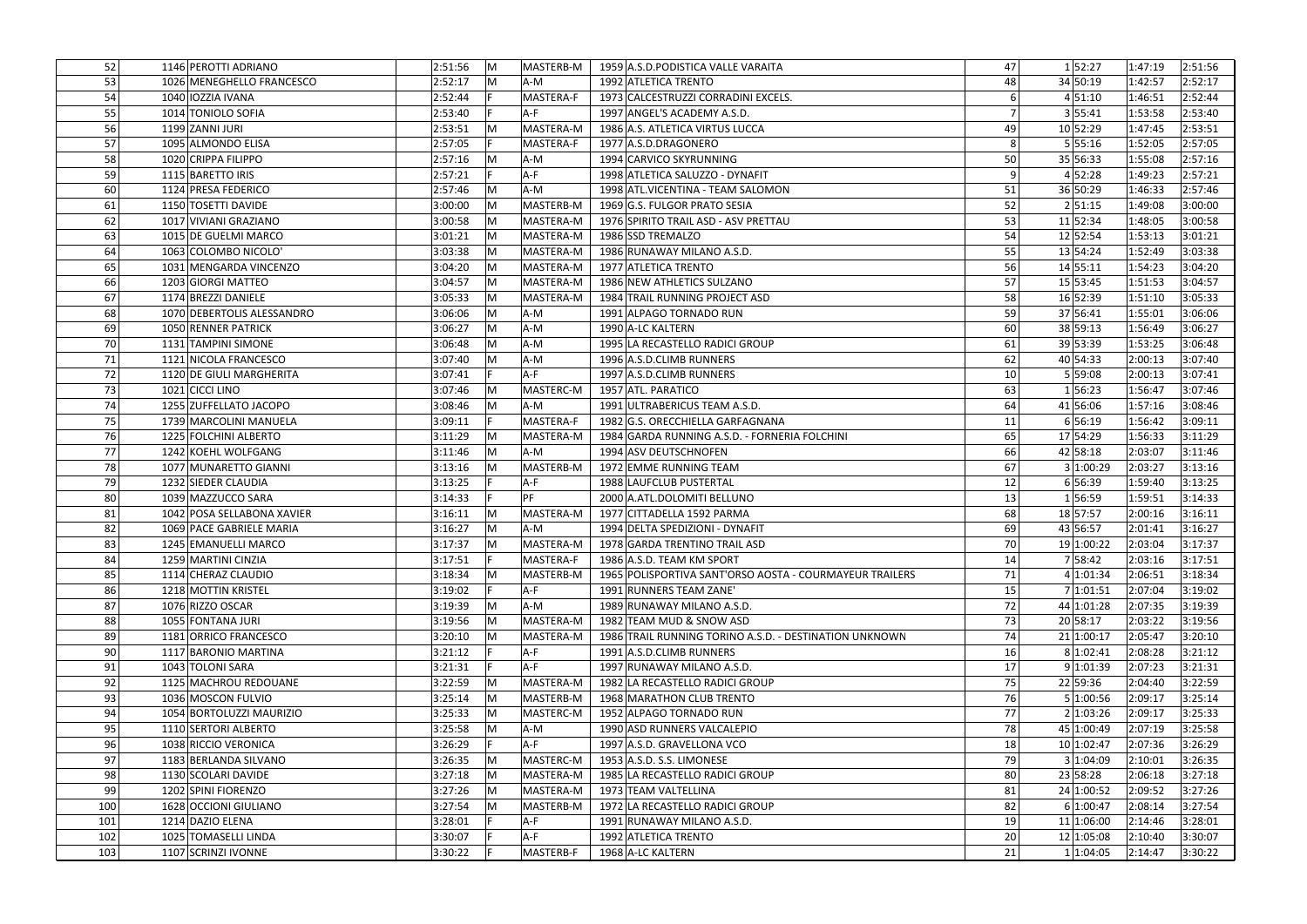| 104 | 1236 MARCHESI LUCA               | 3:30:51 | -IM                 | MASTERA-M | 1984 MISSULTEAM COMO ASD                        | 83              | 25 1:05:05 | 2:14:20 | 3:30:51 |
|-----|----------------------------------|---------|---------------------|-----------|-------------------------------------------------|-----------------|------------|---------|---------|
| 105 | 1041 GIBELLATO DAMIANO           | 3:31:23 | $\mathsf{M}$        | MASTERA-M | 1987 ATL.VICENTINA                              | 84              | 26 1:04:21 | 2:12:54 | 3:31:23 |
| 106 | 1048 FILIPPINI CRISTINA          | 3:31:57 | $A-F$               |           | 1997 U.S. MALONNO                               | 22              | 13 1:00:44 | 2:10:49 | 3:31:57 |
| 107 | 1166 ALMONTI MORENA              | 3:32:09 |                     | MASTERB-F | 1972 A.S.D. PODISTICA VALLE VARAITA             | 23              | 2 1:06:28  | 2:16:07 | 3:32:09 |
| 108 | 1160 DEGIOVANNI MARCO            | 3:32:14 | $\mathsf{M}$        | MASTERB-M | 1963 A.S.D. PODISTICA VALLE VARAITA             | 85              | 7 1:06:25  | 2:15:57 | 3:32:14 |
| 109 | 1211 VALOTTI RICCARDO            | 3:33:11 | $\mathsf{M}$<br>A-M |           | 1988 ATL. FRANCIACORTA                          | 86              | 46 1:05:41 | 2:14:22 | 3:33:11 |
| 110 | 1740 RIGHETTI LUANA              | 3:34:40 |                     | MASTERA-F | 1979 G.S. ORECCHIELLA GARFAGNANA                | 24              | 8 1:03:24  | 2:12:33 | 3:34:40 |
| 111 | 1118 BANDINI FEDERICO            | 3:35:58 | $\mathsf{M}$<br>A-M |           | 1995 A.S.D. 3T                                  | 87              | 47 1:00:44 | 2:06:31 | 3:35:58 |
| 112 | 1188 BIANCHINI TIZIANA           | 3:36:35 |                     | MASTERB-F | 1971 G.P. PELLEGRINELLI                         | 25              | 3 1:04:32  | 2:15:24 | 3:36:35 |
| 113 | 1109 MORI ANDREA                 | 3:36:51 | $\mathsf{M}$<br>A-M |           | 1990 ASD RUNNERS VALCALEPIO                     | 88              | 48 1:02:13 | 2:10:20 | 3:36:51 |
| 114 | 1127 BISIO MARCO                 | 3:39:00 | $\mathsf{M}$        | MASTERB-M | 1969 TORINO ROAD RUNNERS A.S.D.                 | 89              | 8 1:06:05  | 2:17:12 | 3:39:00 |
| 115 | 1103 RENNER RUDOLF               | 3:39:15 | IM.                 | MASTERB-M | 1958 A-LC KALTERN                               | 90              | 9 1:03:39  | 2:16:10 | 3:39:15 |
| 116 | 1022 BERETTA ROBERTO             | 3:40:33 | IM.                 | MASTERB-M | 1970 BERGAMO STARS ATLETICA - HOKA/COMPRESSPORT | 91              | 10 1:10:04 | 2:21:57 | 3:40:33 |
| 117 | 1073 GROPPI TOMMASO              | 3:41:17 | M<br>PM             |           | 2001 C.U.S. UDINE                               | 92              | 5 1:06:56  | 2:17:51 | 3:41:17 |
| 118 | 1072 DAL POZZOLO DAVIDE          | 3:42:09 | A-M<br>lM.          |           | 1989 A.A.A.MALO                                 | 93              | 49 1:06:36 | 2:14:26 | 3:42:09 |
| 119 | 1037 ELEUTERI EMANUELE           | 3:43:17 | IM.                 | MASTERA-M | 1981 G.S. ATL. REZZATO                          | 94              | 27 1:07:11 | 2:19:29 | 3:43:17 |
| 120 | 1227 VESCOVO MARCO               | 3:44:12 | $\mathsf{M}$        | MASTERA-M | 1974 ASD BARIZZA SPORT                          | 95              | 28 1:10:01 | 2:21:58 | 3:44:12 |
| 121 | 1108 MORARI MATTEO               | 3:44:25 | M                   | MASTERA-M | 1984 G.P. AVIS POL. MALAVICINA                  | 96              | 29 1:06:29 | 2:21:20 | 3:44:25 |
| 122 | 1207 BINELLI STEFANO             | 3:45:20 | IM.                 | MASTERB-M | 1966 SPIRITO TRAIL ASD                          | 97              | 11         | 2:14:11 | 3:45:20 |
| 123 | 1101 PIZZOCHERO GIOVANNI         | 3:45:33 | IM.                 | MASTERA-M | 1981 G.T.A. CREMA                               | 98              | 30 1:06:16 | 2:19:28 | 3:45:33 |
| 124 | 1224 RUBINI MATTEO               | 3:46:58 | IM.<br>A-M          |           | 1991 ASD ATLETICA STEZZANO                      | 99              | 50 1:03:08 | 2:17:39 | 3:46:58 |
| 125 | 1154 DORIA SANDRA                | 3:47:11 | A-F                 |           | 1989 TRAIL RUNNING PROJECT ASD                  | 26              | 14 1:10:35 | 2:23:26 | 3:47:11 |
| 126 | 1097 ZANIN FEDERICO              | 3:48:04 | M                   | MASTERB-M | 1972 A.S.D. MACURI TEAM                         | 100             | 12 1:08:11 | 2:21:18 | 3:48:04 |
| 127 | 1213 CONTI CLAUDIO               | 3:48:34 | M                   | MASTERA-M | 1977 RUNNING CAZZAGO SAN MARTINO                | 101             | 31 1:00:13 | 2:06:23 | 3:48:34 |
| 128 | 1128 BARONI VITTORIA             | 3:49:26 |                     | MASTERA-F | 1974 LA RECASTELLO RADICI GROUP                 | 27              | 9 1:11:00  | 2:27:48 | 3:49:26 |
| 129 | 1175 SGARAVIZZI FRANCESCO        | 3:50:03 | $\mathsf{M}$        | MASTERA-M | 1975 TRAIL RUNNING PROJECT ASD                  | 102             | 32 1:06:23 | 2:20:08 | 3:50:03 |
| 130 | 1062 SCHIO FEDERICA              | 3:50:17 |                     | MASTERA-F | 1981 A.S.D. ATLETICA LUPATOTINA                 | <b>28</b>       | 10 1:03:47 | 2:18:01 | 3:50:17 |
| 131 | 1744 FERRARI MICHELE             | 3:50:38 | IM.                 | MASTERB-M | 1968 G.S. ORECCHIELLA GARFAGNANA                | 103             | 13 1:06:32 | 2:23:04 | 3:50:38 |
| 132 | 1104 ROSSINI ALESSANDRO          | 3:50:48 | M                   | MASTERB-M | $1971$ G.S. ATL. REZZATO                        | 104             | 14 1:07:07 | 2:19:42 | 3:50:48 |
| 133 | 1027 FANTONI ESTER               | 3:51:04 |                     | MASTERB-F | 1966 SPORT&FITNESS SRL SSD                      | <u>29</u>       | 4 1:08:41  | 2:22:43 | 3:51:04 |
| 134 | 1200 VALSECCHI FRANCESCA         | 3:51:08 | A-F                 |           | 1994 RUNAWAY MILANO A.S.D.                      | 30 <sup>1</sup> | 15 1:11:06 | 2:26:41 | 3:51:08 |
| 135 | 1023 BARUCCO FEDERICO            | 3:52:08 | IM.                 | MASTERA-M | 1981 AV SPORTING TEAM                           | 105             | 33 1:14:08 | 2:29:02 | 3:52:08 |
| 136 | 1049 GASPARINI LUISA             | 3:52:23 | $A-F$               |           | 1994 AV SPORTING TEAM                           | 31              | 16 1:14:04 | 2:28:58 | 3:52:23 |
| 137 | 1088 MELOTTI ALESSIO             | 3:52:44 | M                   | MASTERA-M | 1973 CIRC.RICREATIVO CITTANOVA                  | 106             | 34 1:11:35 | 2:26:13 | 3:52:44 |
| 138 | 1219 CANTON ALVARO               | 3:53:15 | $\mathsf{M}$        | MASTERA-M | 1983 ATL.VICENTINA - DURONA TEAM                | 107             | 35 1:06:20 | 2:17:50 | 3:53:15 |
| 139 | 1098 TREVISSON ALESSANDRO        | 3:53:26 | lM.                 | MASTERC-M | 1957 A.S.D. SUEDTIROL TEAM CLUB                 | 108             | 4 1:05:29  | 2:16:07 | 3:53:26 |
| 140 | 1071 PALMIERI MAURO              | 3:53:36 | M                   | MASTERC-M | 1957 RUNNING CLUB VENEZIA A.S.D.                | 109             | 5 1:05:42  | 2:17:09 | 3:53:36 |
| 141 | 1142 FERRETTO FRANCESCA          | 3:53:44 | IF.                 | MASTERA-F | 1982 A.S.D. TEAM KM SPORT                       | 32              | 11 1:10:02 | 2:25:42 | 3:53:44 |
| 142 | 1244 CAMBIANICA CLAUDIO          | 3:54:59 | M                   | MASTERA-M | 1983 FO' DI PE                                  | 110             | 36 1:06:54 | 2:17:08 | 3:54:59 |
| 143 | 1153 FANETTI SAMUELE             | 3:55:23 | M                   | MASTERA-M | 1983 TRAIL RUNNING PROJECT ASD                  | 111             | 37 1:10:33 | 2:23:27 | 3:55:23 |
| 144 | 1060 ZEZIOLA FABIO               | 3:58:07 | $\mathsf{M}$        | MASTERB-M | 1969 U.S. MALONNO                               | 112             | 15 1:11:48 | 2:30:24 | 3:58:07 |
| 145 | 1033 BIANCHIN ALBERTO            | 3:58:29 | M<br>A-M            |           | 1992 EMME RUNNING TEAM                          | 113             | 51 1:08:12 | 2:24:32 | 3:58:29 |
| 146 | 1113 MÜLLER MARKUS               | 3:59:07 | M                   | MASTERB-M | 1969 ASV TELMEKOM TEAM SUEDTIROL                | 114             | 16 1:11:12 | 2:28:43 | 3:59:07 |
| 147 | 1045 TORA LODOVICO               | 3:59:41 | IM.                 | MASTERB-M | 1965 G.P. AVIS POL. MALAVICINA                  | 115             | 17 1:09:10 | 2:29:18 | 3:59:41 |
| 148 | 1034 DIGIESI DOMENICO            | 4:00:10 | M<br>A-M            |           | 1994 A.S.D. GRAVINA FESTINA LENTE               | 116             | 52 1:08:28 | 2:26:45 | 4:00:10 |
| 149 | 1249 ZACCARELLI EUGENIO          | 4:00:18 | M                   | MASTERA-M | 1986 PICO RUNNERS                               | 117             | 38 1:08:39 | 2:25:28 | 4:00:18 |
| 150 | 1092 AULICINO MASSIMILIANO       | 4:00:30 | IM.                 | MASTERB-M | 1967 ASD ZENA RUNNERS                           | 118             | 18 1:10:57 | 2:25:22 | 4:00:30 |
| 151 | 1155 TONATO LUISA                | 4:02:01 |                     | MASTERB-F | 1966 ATL.VICENTINA                              | 33              | 5 1:11:09  | 2:28:50 | 4:02:01 |
| 152 | 1252 BORTOLOT MARCO              | 4:02:08 | M<br>A-M            |           | 1999 DUEROCCHE A.S.D.                           | 119             | 53 1:03:10 | 2:13:23 | 4:02:08 |
| 153 | 1253 LONGONI MATTEO              | 4:02:29 | lM.                 | MASTERA-M | 1973 RUNNERS BERGAMO                            | 120             | 39 1:10:19 | 2:27:25 | 4:02:29 |
| 154 | 1238 CANNI FERRARI EUGENIO MARIA | 4:02:50 | M                   | MASTERB-M | 1965 MARCIATORI SAN GIORGIO - ISOLMANT          | 121             | 19 1:06:13 | 2:21:51 | 4:02:50 |
| 155 | 1237 MAESTRINI LUCA              | 4:03:36 | M                   | MASTERA-M | 1983 NEW ATHLETICS SULZANO                      | 122             | 40 1:09:01 | 2:28:11 | 4:03:36 |
|     |                                  |         |                     |           |                                                 |                 |            |         |         |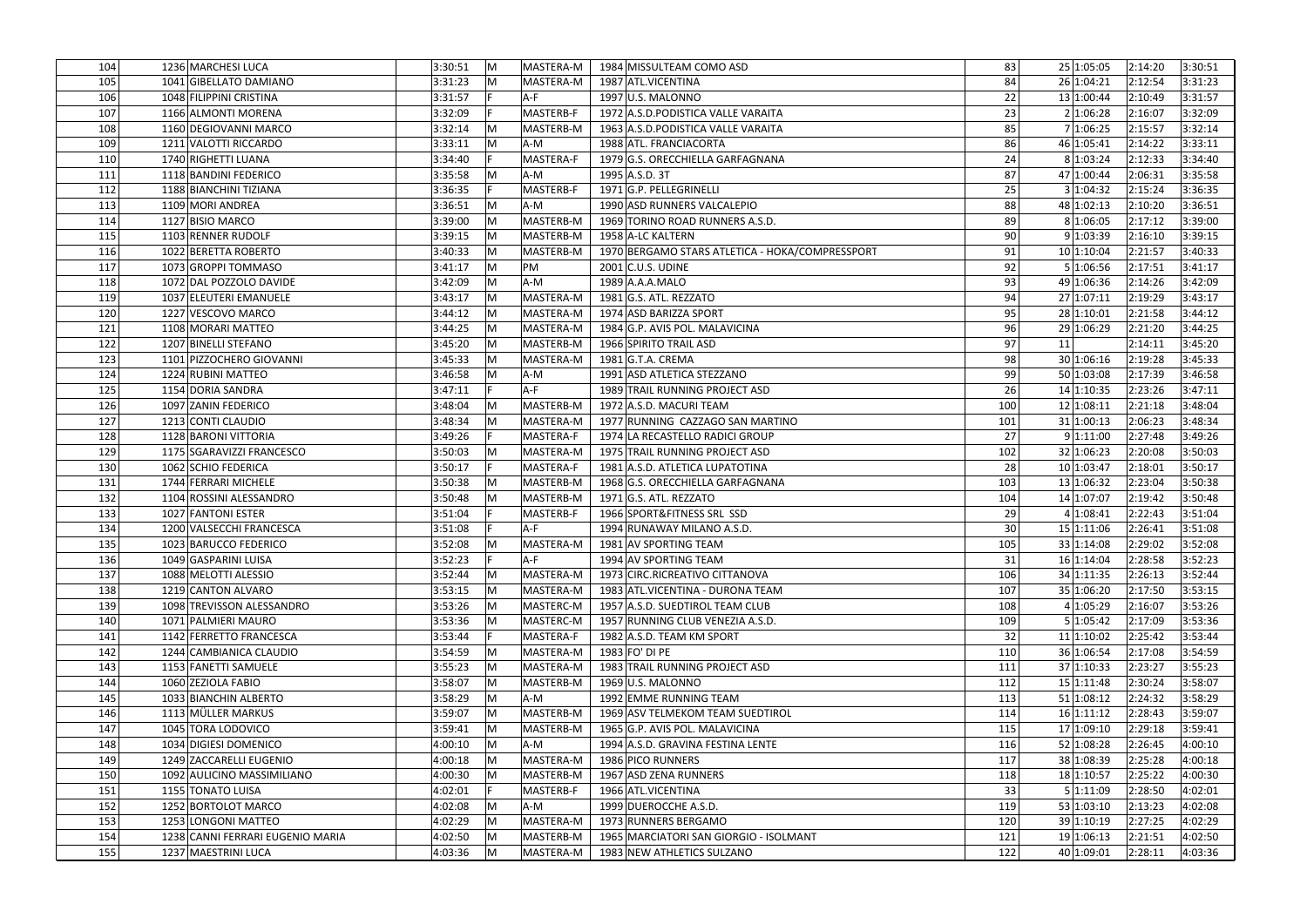| 156 | 1035 PIETRELLI ENRICO         | 4:06:13<br>IM.          | MASTERA-M | 1979 ASD RONDA GHIBELLINA                     | 123 | 4:06:13<br>41 1:09:03<br> 2:26:43 |
|-----|-------------------------------|-------------------------|-----------|-----------------------------------------------|-----|-----------------------------------|
| 157 | 1112 CARNEVALINI MICHELE      | 4:07:49<br>IM.          | MASTERB-M | 1972 S.E.F. STAMURA ANCONA A.S.D.             | 124 | 2:30:26<br>20 1:10:44<br>4:07:49  |
| 158 | 1542 AGNOLIN ALBERTO          | 4:08:46<br>lM.          | MASTERB-M | 1964 GARDA TRENTINO TRAIL ASD                 | 125 | 21 1:10:37<br>2:28:48<br>4:08:46  |
| 159 | 1064 VIGNOLA CLAUDIO          | 4:09:19<br>IM.          | MASTERB-M | 1967 A.S.D. ATLETICA LUPATOTINA               | 126 | 22 1:12:28<br>2:28:16<br>4:09:19  |
| 160 | 1080 SANTAGOSTINI STEFANO     | 4:09:22<br>$\mathsf{M}$ | A-M       | 1997 STAR RUN                                 | 127 | 2:32:56<br>54 1:13:56<br>4:09:22  |
| 161 | 1208 CAVALLERI LUCA           | 4:09:38<br>IM.          | MASTERA-M | 1986 ATL. FRANCIACORTA                        | 128 | 42 1:09:01<br>2:27:59<br>4:09:38  |
| 162 | 1151 BOSCHI GIANMARCO         | 4:10:28<br>IM.          | A-M       | 1990 RUNAWAY MILANO A.S.D.                    | 129 | 55 1:08:53<br>2:28:17<br>4:10:28  |
| 163 | 1075 DALLA VECCHIA MIRKO      | 4:11:10<br>IM.          | MASTERA-M | 1977 SPORT RACE A.S.D.                        | 130 | 43 1:08:53<br>2:31:36<br>4:11:10  |
| 164 | 1216 BECCALOSSI ROSA          | 4:12:26                 | MASTERB-F | 1968 CIRCOLO AMATORI PODISTI                  | 34  | 6 1:19:07<br>2:43:56<br>4:12:26   |
| 165 | 1143 ZANOLI CLAUDIO           | 4:12:53<br>IM.          | MASTERB-M | 1967 ALTITUDE RACE                            | 131 | 23 1:13:52<br>2:34:12<br>4:12:53  |
| 166 | 1116 PEA JACOPO               | 4:12:55<br>IM.          | MASTERA-M | 1982 ATL. FRANCIACORTA - OXYBURN              | 132 | 44 1:12:32<br>2:32:47<br>4:12:55  |
| 167 | 1051 CASTREZZATI CRISTIAN     | 4:13:14<br>IM.          | MASTERA-M | 1973 U.S. LA SPORTIVA                         | 133 | 45 1:17:25<br>2:35:16<br>4:13:14  |
| 168 | 1137 PIOLTELLI CARLO GIUSEPPE | 4:16:03<br>IM.          | MASTERA-M | 1974 RUNAWAY MILANO A.S.D.                    | 134 | 46 1:15:03<br>2:38:11<br>4:16:03  |
| 169 | 1082 GHEDUZZI ROBERTO         | 4:17:19<br>IM.          | MASTERB-M | 1964 PASSO CAPPONI ASD - MADONNINA TRAIL TEAM | 135 | 24 1:13:56<br>4:17:19<br>2:34:50  |
| 170 | 1161 SEGATO FRANCESCO         | 4:17:43<br>IM.          | MASTERB-M | 1971 ATL.VICENTINA                            | 136 | 2:36:57<br>4:17:43<br>25 1:16:07  |
| 171 | 1172 BERETTA NICOLA           | 4:17:47<br>IM.          | MASTERA-M | 1973 ALTITUDE RACE                            | 137 | 47 1:09:50<br>2:28:08<br>4:17:47  |
| 172 | 1173 GUERZONI VALENTINA       | 4:19:56                 | MASTERA-F | 1980 RUNAWAY MILANO A.S.D.                    | 35  | 12 1:16:52<br>4:19:56<br>2:37:41  |
| 173 | 1205 TARTARI ANNA             | 4:20:22<br>IF           | MASTERB-F | 1966 NUOVA PODISTICA LORETO                   | 36  | 7 1:16:18<br>2:33:46<br>4:20:22   |
| 174 | 1196 COSSA MICHELE            | 4:20:40<br>IM.          | MASTERA-M | 1974 A.S.D. TEAM KM SPORT                     | 138 | 48 1:17:27<br>4:20:40<br>2:41:39  |
| 175 | 1168 LEONARDI PAOLA           | 4:20:42                 | MASTERB-F | 1964 ATLETICA TEAM LOPPIO - ASD DONNA4SKYRACE | 37  | 8 1:19:29<br>2:45:03<br>4:20:42   |
| 176 | 1018 MAGNONI MARCO            | 4:21:01<br>IM.          | MASTERA-M | 1981 TEAM MUD & SNOW ASD                      | 139 | 49 1:15:13<br>2:37:13<br>4:21:01  |
| 177 | 1087 MONTANARI VALERIA        | 4:22:58                 | MASTERA-F | 1973 9,92 RUNNING ASD                         | 38  | 13 1:17:51<br>2:41:32<br>4:22:58  |
| 178 | 1184 GOFFI SILVIA             | 4:23:03                 | MASTERA-F | 1978 MONTE ORFANO RUNNERS ASD                 | 39  | 14 1:14:55<br>2:39:49<br>4:23:03  |
| 179 | 1228 ORIZIO MARCELLA          | 4:24:41                 | MASTERA-F | 1977 ATLETICA BRESCIA MARATHON                | 40  | 15 1:18:55<br>2:45:43<br>4:24:41  |
| 180 | 1169 SEGALOTTO GIACOMO        | 4:24:48<br>M            | A-M       | 1992 BLACK WARRIORS ASD - BLACK WARRIORS      | 140 | 56 1:16:08<br>2:45:25<br>4:24:48  |
| 181 | 1198 CERIOLO ANDREA           | 4:27:05<br> M           | MASTERB-M | 1972 ATL.VICENTINA - DURONA TEAM              | 141 | 26 1:10:23<br>2:37:47<br>4:27:05  |
| 182 | 1179 RISATTI DANTE            | 4:27:55<br>lM.          | MASTERA-M | 1980 A.S.D. S.S. LIMONESE                     | 142 | 50 1:17:19<br>2:45:40<br>4:27:55  |
| 183 | 1178 UBBIALI ALESSANDRO       | 4:27:56<br>IM.          | MASTERB-M | 1961 A.S.D. S.S. LIMONESE                     | 143 | 27 1:17:27<br>2:45:44<br>4:27:56  |
| 184 | 1185 ZANIBELLI PAOLO          | 4:28:37<br>IM.          | MASTERA-M | 1976 MONTE ORFANO RUNNERS ASD                 | 144 | 51 1:17:58<br>2:49:45<br>4:28:37  |
| 185 | 1100 CLERICI FEDERICA         | 4:29:01                 | MASTERA-F | 1981 G.A.P. SARONNO                           | 41  | 16 1:18:06<br>2:46:54<br>4:29:01  |
| 186 | 1257 ROTA SIMONE              | 4:31:03<br>$\mathsf{M}$ | MASTERA-M | 1973 RUNNERS BERGAMO                          | 145 | 52 1:18:37<br>2:47:14<br>4:31:03  |
| 187 | 1737 BILLIA CRISTINA          | 4:31:25                 | MASTERB-F | 1967 TRAIL RUNNING TORINO A.S.D.              | 42  | 9 1:20:50<br> 2:47:13<br>4:31:25  |
| 188 | 1194 FRONTINI PAOLA           | 4:31:27<br>IF           | MASTERB-F | 1969 ATL. AMAT. AVIS CASTELFIDARDO            | 43  | 10 1:14:33<br>2:36:20<br>4:31:27  |
| 189 | 1133 SILVESTRIN FEDERICO      | 4:33:15<br>$\mathsf{M}$ | MASTERA-M | 1978 ATL.VICENTINA                            | 146 | 53 1:19:41<br>2:46:10<br>4:33:15  |
| 190 | 1156 DI NUOVO MARIO           | 4:33:16<br>IM.          | MASTERB-M | 1968 ATL.VICENTINA                            | 147 | 28 1:19:49<br>4:33:16<br>2:46:06  |
| 191 | 1187 CALIARI WALTER           | 4:33:23<br>lM.          | MASTERA-M | 1986 U.S. QUERCIA TRENTINGRANA                | 148 | 54 1:16:19<br>2:39:34<br>4:33:23  |
| 192 | 1024 MONTICELLI ENRICO        | 4:35:32<br>M            | MASTERB-M | 1972 AV SPORTING TEAM                         | 149 | 29 1:15:19<br>2:43:04<br>4:35:32  |
| 193 | 1083 BARBIERI ELENA           | 4:35:33                 | MASTERA-F | 1983 VICENZA RUNNERS                          | 44  | 4:35:33<br>17 1:19:42<br>2:48:39  |
| 194 | 1061 PEDROTTI VALTER          | 4:36:25<br>lM.          | MASTERC-M | 1956 LAGARINA CRUS TEAM                       | 150 | 6 1:12:47<br>2:40:28<br>4:36:25   |
| 195 | 1186 FACCHINI LICIA           | 4:38:37<br>IF.          | MASTERC-F | 1954 LAGARINA CRUS TEAM                       | 45  | 1 1:21:22<br>2:51:01<br>4:38:37   |
| 196 | 1206 CAMPAGNOLO ALESSIA       | 4:39:41                 | MASTERA-F | 1981 GS RUN FOR MIKE ASD                      | 46  | 18 1:17:02<br>2:45:02<br>4:39:41  |
| 197 | 1190 SBOLLI LUCA              | 4:42:53<br>M            | A-M       | 1994 GARDA TRENTINO TRAIL ASD                 | 151 | 57 1:11:05<br>2:36:20<br>4:42:53  |
| 198 | 1189 TORRI LUCA GIUSEPPE      | 4:42:54<br>M            | A-M       | 1993 VENUS TRIATHLON ACADEMY SSDARL           | 152 | 2:36:25<br>4:42:54<br>58 1:11:05  |
| 199 | 1074 ROVATTI DANIELE          | 4:43:23<br>lM.          | MASTERB-M | 1966 PASSO CAPPONI ASD                        | 153 | 30 1:21:39<br>2:55:00<br>4:43:23  |
| 200 | 1212 MANZAN NICOLA            | 4:44:34<br>M            | A-M       | 1991 ASD 3'.30' TEAM                          | 154 | 59 1:19:57<br>2:49:25<br>4:44:34  |
| 201 | 1067 DAMIOLI ALBERTO          | 4:45:51<br>$\mathsf{M}$ | MASTERC-M | 1956 RUNNING CAZZAGO SAN MARTINO              | 155 | 7 1:27:12<br>3:02:34<br>4:45:51   |
| 202 | 1078 VALENTINI GIANLUCA       | 4:46:56<br>ΙM           | MASTERB-M | 1967 9,92 RUNNING ASD                         | 156 | 31 1:24:24<br>2:59:07<br>4:46:56  |
| 203 | 1081 POGGI NICOLETTA          | 4:46:56                 | MASTERB-F | 1971 PASSO CAPPONI ASD - MADONNINA TRAIL TEAM | 47  | 11 1:24:35<br>3:00:04<br>4:46:56  |
| 204 | 1141 MONTORSI MASSIMO         | 4:47:56<br>IM.          | MASTERA-M | 1984 ASD ZENA RUNNERS                         | 157 | 55 1:21:22<br>2:54:36<br>4:47:56  |
| 205 | 1250 CARNOVICH ALESSANDRO     | 4:48:00<br>lM.          | MASTERB-M | 1969 1 TO RUN A.S.D.                          | 158 | 4:48:00<br>32 1:20:44<br>2:55:01  |
| 206 | 1102 GIBERTI MAURO            | 4:49:17<br>M            | MASTERA-M | 1980 TEAM MUD & SNOW ASD                      | 159 | 56 1:26:21<br>4:49:17<br>3:08:12  |
| 207 | 1163 MARCHI MASSIMO           | 4:50:13<br>M            | MASTERB-M | 1966 A.S.D. CASTLERUN - CASTLERUN ASD         | 160 | 33 1:24:05<br>3:05:36<br>4:50:13  |
|     |                               |                         |           |                                               |     |                                   |